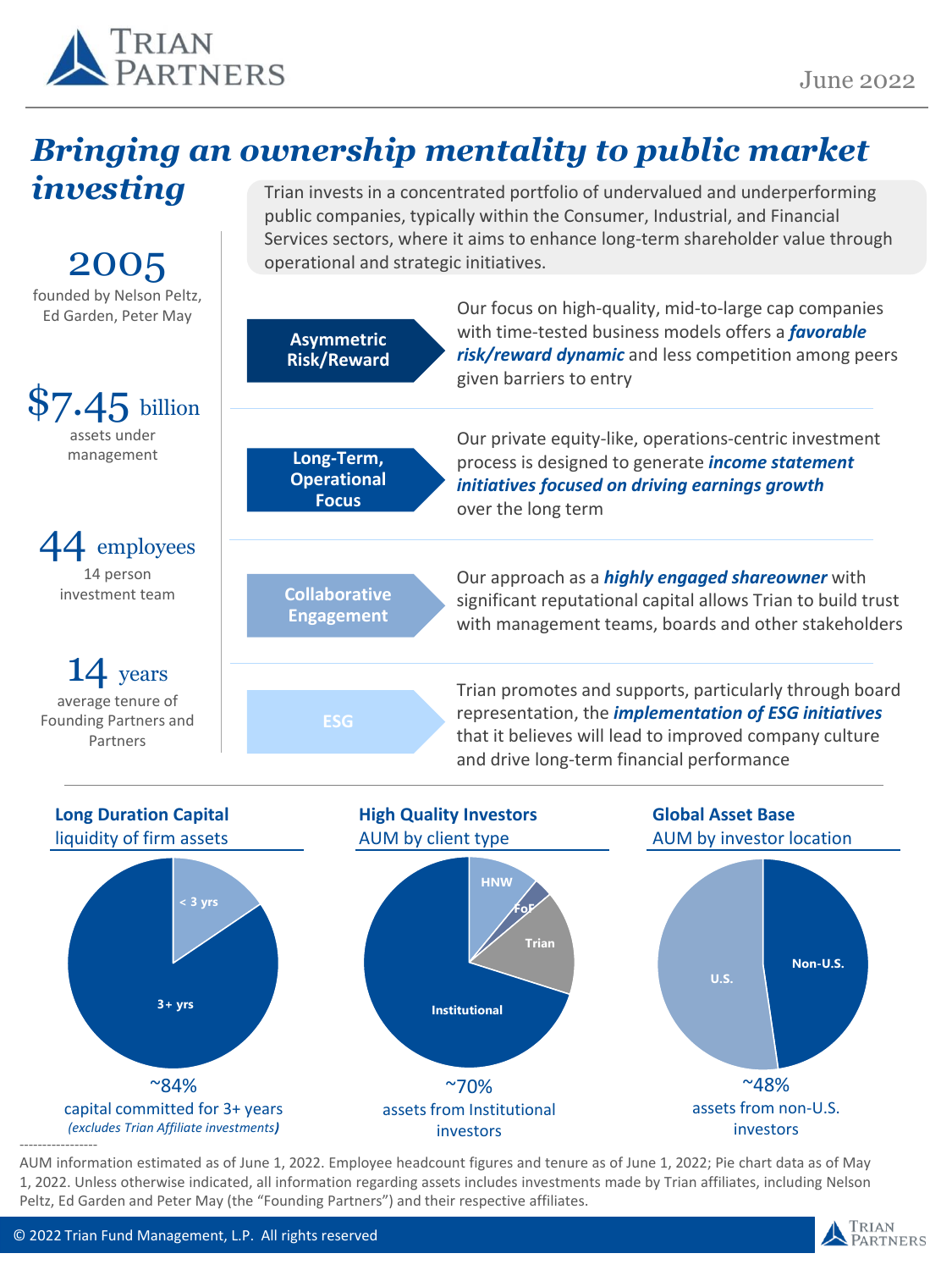

# **Nelson Peltz** - Chief Executive Officer and Founding Partner



- Director of The Wendy's Company (Non-Executive Chairman), Janus Henderson Group plc and Madison Square Garden Sports Corp. (f/k/a The Madison Square Garden Company)
- Former Director of Invesco, Procter & Gamble, Sysco, Mondelēz International, Legg Mason, Ingersoll-Rand and H. J. Heinz Co.
- Served as CEO of several multi-industry companies, including Triangle Industries, a Fortune 100 industrial company
- National Association of Corporate Directors most influential people in Corporate Governance (2010, 2011, 2012)
- Chairman of the Board of Governors of the Simon Wiesenthal Center; member of the Board of Overseers of the Weill Cornell Medical College and Graduate School of Medical Sciences; member of the Board of Trustees of NewYork-Presbyterian Hospital and member of the Board of Governors of NewYork-Presbyterian Foundation, Inc.; member of the Intrepid Advisory Council; member of the Board of Directors of the Avon Old Farms School

## **Ed Garden** - Chief Investment Officer and Founding Partner



- Director of General Electric Company and Janus Henderson Group plc
- Former Director of Invesco, Bank of New York Mellon, Pentair, The Wendy's Company, Family Dollar Stores and Legg Mason
- Extensive corporate finance background, including as a Managing Director at Credit Suisse First Boston
- Named to CNBC's "Next List" in October 2014 which comprises 100 next generation trailblazers expected to change the face of business over the next 25 years

## **Peter May** - President and Founding Partner

- Director of The Wendy's Company (Non-Executive Senior Vice Chairman)
- Former Director of Tiffany & Co. and Mondelēz International
- Former President and COO of several multi-industry companies, including Triangle Industries
- Chairman *Emeritus* of the Board of Trustees of The Mount Sinai Medical Center; Co-Chairman of the New York Philharmonic; director of Lincoln Center for the Performing Arts; trustee of the New-York Historical Society; partner of the Partnership for New York City; *Emeritus* Trustee of The University of Chicago and member of the Advisory Council on the Graduate School of Business; past Chairman of the UJA Federation's "Operation Exodus" campaign

## **Selected Core Trian Investments Since Inception (as of June 1, 2022)**



----------------- The companies shown on this page reflect all of the investments made by Trian since Trian's inception in November 2005: (i) for which Trian has filed a Schedule 13D or 13G or made a similar non-U.S. filing or other notification with respect to its investment in the company; or (ii) that were or are a publicly disclosed position in which funds managed by Trian invested approximately \$700 million or more of capital and where Trian (x) had a designee or nominee on the Board and/or (y) wrote a "white paper" and met with management. The companies shown on this page do not represent all of the investments purchased or sold for Trian's clients and it should not be assumed that any or all of these investments are currently or will continue to be part of Trian's investment portfolio, or were or will be profitable. While Trian expects to maintain concentrated portfolios and take an active role with respect to its investments, Trian expects to own, and in the past has owned, a number of other investments including passive investments.